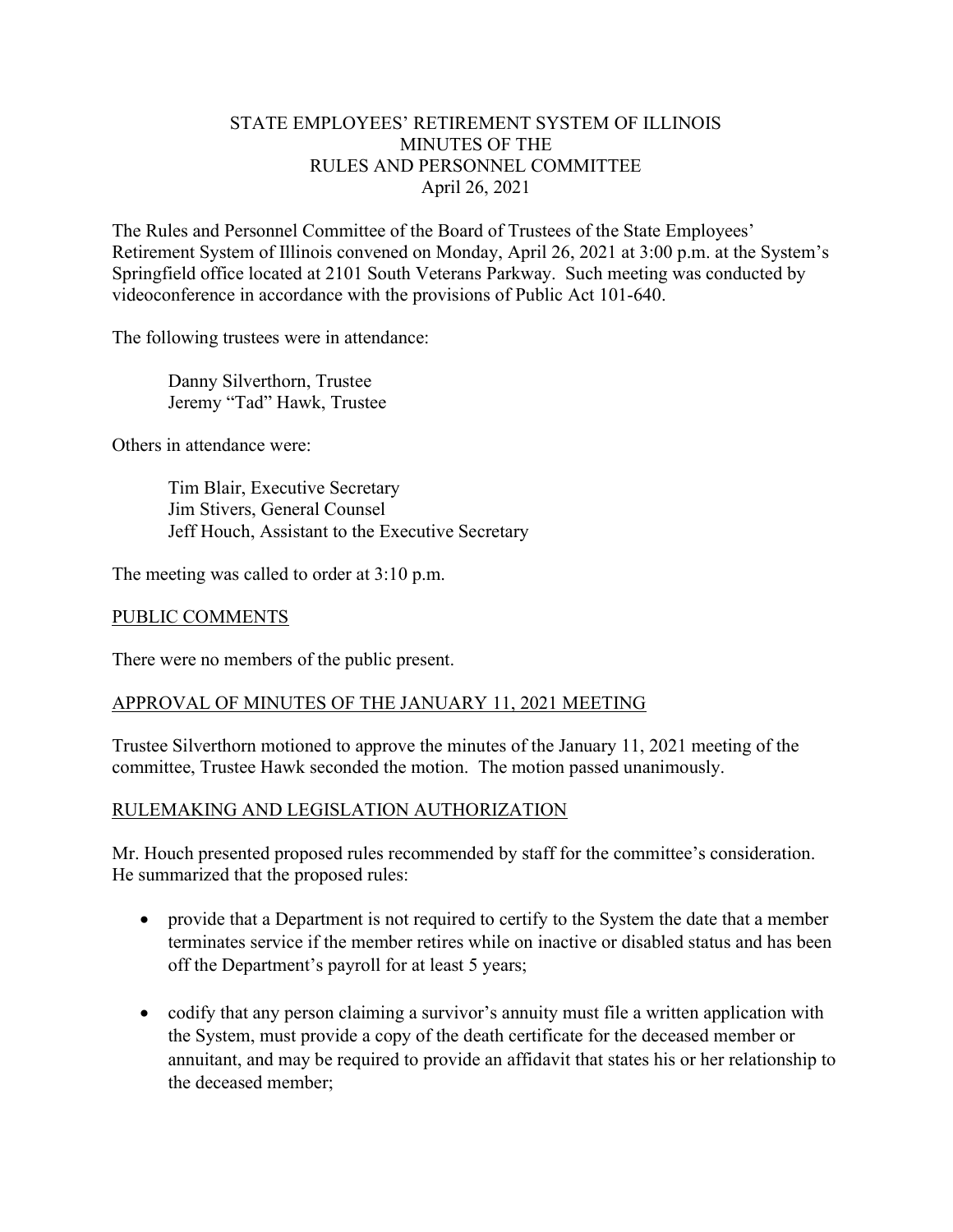- move the gainful employment rules into a stand-alone section and codify the process used by the System to suspend the payment of disability benefits, occupational death benefits, and survivor's annuities to benefit recipients who have engaged in gainful employment or activity;
- provide that lump sum payments issued under the Workers' Compensation or Workers' Occupational Diseases Act are generally to be applied as an offset to SERS occupational disability benefits for the period prescribed in the workers' compensation award or settlement, unless the award or settlement does not prescribe a period of time for the payment of the benefit, in which case the System will offset the amount of the award as it has historically (i.e., using the average weekly wage);
- provide that the workers' compensation offset shall be reduced by medical, hospital, or burial expenses only if such expenses are incurred before either a final determination is made on the member's claim by the Illinois Workers' Compensation Commission or the member's claim is otherwise settled;
- allow the System to accept a QILDRO calculation order that was issued by an Illinois court after a member's death;
- clarify that any member, including a Tier 2 member, whose occupational disability benefit is terminated as a result of either attaining age 65 or attaining the  $5<sup>th</sup>$  anniversary date of the benefit start date, if benefit began after age 60, shall be eligible for a retirement annuity upon the benefit ceasing, provided that he or she remains disabled;
- provide that the term "licensed healthcare professional" includes licensed healthcare professionals that are licensed or otherwise certified in other states;
- provide that the term "licensed healthcare professional's registration number" means the unique license, registration, or certification number or other identifier issued by the Department of Financial and Professional Regulation or the licensing body of another state to an individual who is licensed or otherwise credentialed by the Department or the licensing body as a licensed healthcare professional; and
- eliminate the requirement that the System must pay for independent medical examinations, hospital records, and activity inspection reports when substantiating the continuance of disability benefits and allow for such services to be paid by the System at its discretion.

After some discussion, on the details of the proposed rules, a motion to approve the pursuit of the proposed rulemaking was submitted by Trustee Hawk and seconded by Trustee Silverthorn.

# OLD BUSINESS